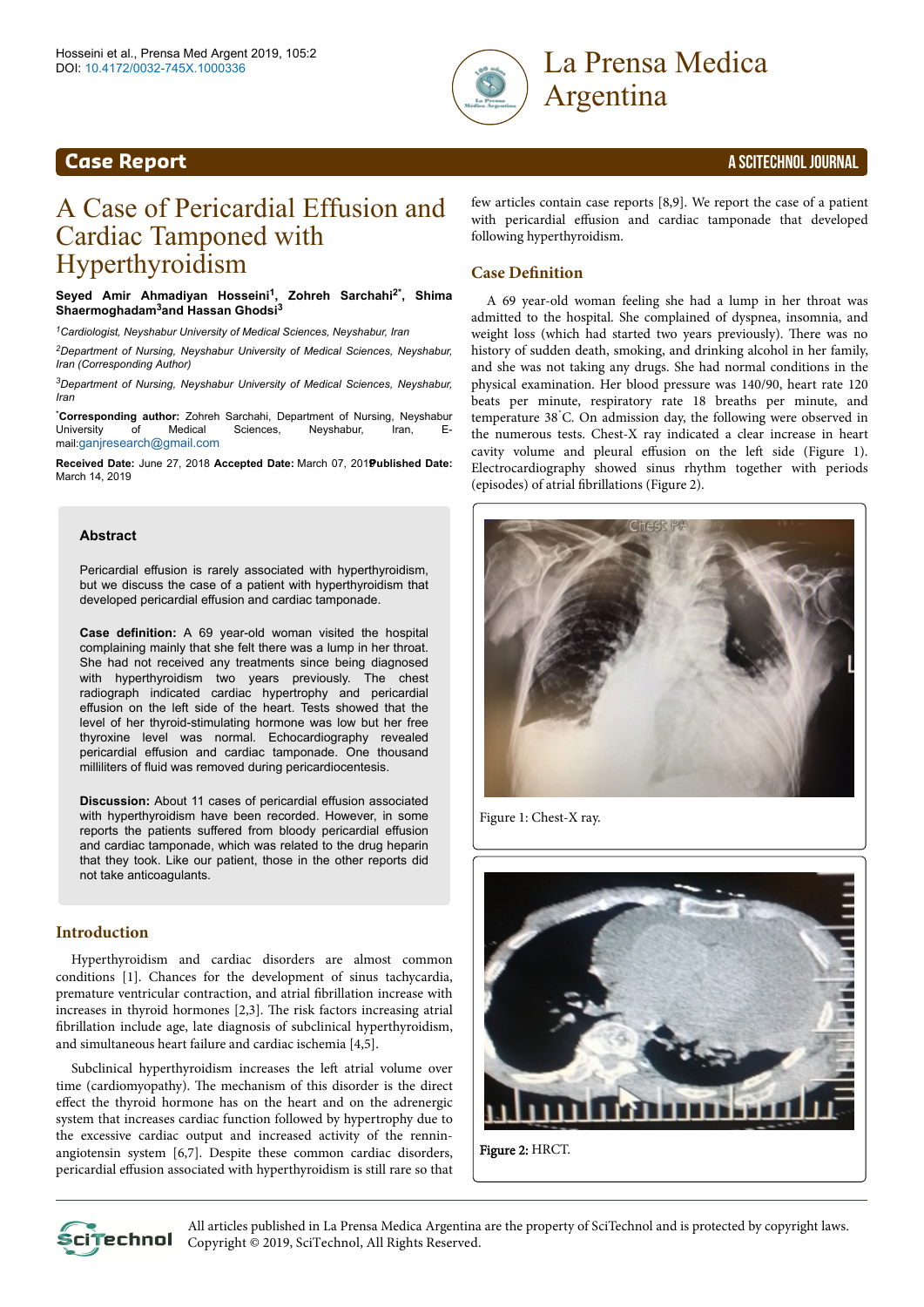Results of blood tests were as follows: TSH: 0.2, T3:71, T4:12.1, Hb: 12.2, HCT: 39, Alb: 2.8

Нyroid ultrasound studies indicated that there were numerous thyroid nodules smaller than one centimeter, and both thyroid lobes were enlarged.

The echocardiography performed on the admission day showed that she had pericardial effusion and normal mitral and aortic valves. Her cardiac output was 60%.

The patient had cardiac tamponade with the classic signs that included jugular vein distension, pulses paradoxes, and muffled heart sounds.

Pericardiocentesis was performed by placing a pericardial drain (pigtail catheter), and about 1000 milliliters of a yellow-citrine fluid was drained during the procedure. Analysis of tests on pericardial fluid showed that no aerobic or anaerobic bacteria grew in the blood and pericardial fluid culture. LDH fluid: 1674

On the third day of hospitalization, the patient complained of dyspnea and fever that were cured by using oxygen therapy and administering intravenous acetaminophen (paracetamol) injection. On the fourth day of hospitalization, the pericardial drain was removed and echocardiography was performed, which showed mild pericardial effusion. Pericardial blood and fluid culture did not indicate bacterial growth. Нe patient's heart rhythm had converted to sinus rhythm, and she was discharged. Follow up after the discharge indicated that she was re-hospitalized four weeks later due to pericardial effusion and about 840 milliliters of fluid was drained in the pericardiocentesis procedure.

Chest CT scan was performed without injecting a contrast agent. The observed cuts from the throat indicated that the thyroid gland was larger than normal and it had expanded to the superior and anterior mediastinum. Нerefore thoracic surgery was proposed for the patient.

# **Discussion**

Pericardial effusion associated with hyperthyroidism happens in about 3-6 percent of patients [10]. However, in our review of literature we only found 11 cases reporting pericardial effusion associated with hyperthyroidism. Like our patient, six of the patients in the reports had suffered from serous effusions [8,11,12]. Similar to our patient, seven of the patients had Graves' disease [1,8,9,11,13] and six had atrial fibrillation. Our patient had serous, nonhemorrhagic effusion and atrial fibrillation [8,9,12].

The mechanism of pericardial effusion associated with hyperthyroidism is still unknown. Authors of previous articles suggested the hypothesis that this mechanism was similar to those of hyperthyroidism associated with myxedema and associated with thyroid associated ophthalmopathy [8,9,14].

In a study on hypothyroidism, intravascular and extravascular protein shifts and also reduced lymphatic drainage were observed. Hyperthyroidism may have a similar pathology [15].

In cases of pericardial effusions, presence or absence of cardiac tamponade necessitates emergency pericardiocentesis. Our patient had developed cardiac tamponade and, therefore, pericardiocentesis was performed. Some previous studies reported cases in which pericardial effusions were treated simply by treating hyperthyroidism  $[8,11,12]$ .

Echocardiography is usually used to diagnose pericardial effusions. The effusion may sometimes be related to malignancies or to tuberculosis. In a study in the United States, 64 percent of pericardial effusions were bloody and malignancies and tuberculosis were the causes in 26 and 1 percent of the cases, respectively [16]. In another study, 70 percent of the pericardial effusions were bloody and resulted from malignancies [17]. Other studies reported that tuberculosis and malignancies were the causes of pericardial effusions in about 13-45.6% and 4-28.6% of the cases, respectively.

None of these etiologies was involved in the case of the patient reported in the present study because no bacteria grew in blood and pericardial fluid cultures and cytological studies did not indicate presence of malignant cells. Therefore, the pericardial effusion could not be cured by treating hyperthyroidism.

In this article, we introduced a patient with hyperthyroidism that had developed nonhemorrhagic pericardial effusion, cardiac tamponade, and atrial fibrillation. This is a rare case and so far only 11 such cases have been reported. Our patient was like those previously reported with the difference that she suffered from nonhemorrhagic pericardial effusion and developed extensive pericardial effusion and cardiac tamponade again four weeks after the initial pericardiocentesis.

Physicians should keep in mind that cases of pericardial effusion and cardiac tamponade associated with hyperthyroidism are rare, yet they may happen.

## **References**

- 1. Bui PV, Zaveri SN, Pierce Jr JR(2016) Sanguineous Pericardial Effusion and Cardiac Tamponade in the Setting of Graves' Disease: Report of a Case and Review of Previously Reported Cases. Case reports in medicine 2016: 1-6.
- 2. [Klein I, Ojamaa K \(2001\)](https://www.nejm.org/doi/full/10.1056/nejm200102153440707) Нyroid hormone and the [cardiovascular system. N Engl J Med 344: 501-509.](https://www.nejm.org/doi/full/10.1056/nejm200102153440707)
- 3. [Kahaly GJ, Dillmann WH \(2005\).](https://academic.oup.com/edrv/article/26/5/704/2355198) Нyroid hormone action in the [heart. Endocr Rev 26: 704-728.](https://academic.oup.com/edrv/article/26/5/704/2355198)
- 4. [Cappola AR, Fried LP, Arnold AM, Danese MD, Kuller LH, et al](https://jamanetwork.com/journals/jama/fullarticle/202464) (2006). Нyroid [status, cardiovascular risk, and mortality in older](https://jamanetwork.com/journals/jama/fullarticle/202464) [adults. Jama 295: 1033-1041.](https://jamanetwork.com/journals/jama/fullarticle/202464)
- 5. [Auer J, Scheibner P, Mische T, Langsteger W, Eber O, et al \(2001\).](https://www.sciencedirect.com/science/article/pii/S0002870301888098) [Subclinical hyperthyroidism as a risk factor for atrial](https://www.sciencedirect.com/science/article/pii/S0002870301888098) fibrillation. [Am Heart J 142: 838-842.](https://www.sciencedirect.com/science/article/pii/S0002870301888098)
- 6. Klein I, Hong C (1986) Effects [of thyroid hormone on cardiac](https://www.researchgate.net/publication/20217363_Effects_of_thyroid_hormone_on_cardiac_size_and_myosin_content_of_the_heterotopically_transplanted_rat_heart) [size and myosin content of the heterotopically transplanted rat](https://www.researchgate.net/publication/20217363_Effects_of_thyroid_hormone_on_cardiac_size_and_myosin_content_of_the_heterotopically_transplanted_rat_heart) [heart. J Clin Invest 77: 1694.](https://www.researchgate.net/publication/20217363_Effects_of_thyroid_hormone_on_cardiac_size_and_myosin_content_of_the_heterotopically_transplanted_rat_heart)
- 7. [Kobori H, Ichihara A, Miyashita Y, Hayashi M, Saruta T\(1999\)](https://www.ncbi.nlm.nih.gov/pubmed/9854175) [Local renin-angiotensin system contributes to hyperthyroidism](https://www.ncbi.nlm.nih.gov/pubmed/9854175)[induced cardiac hypertrophy. J Endocrinol 160: 43-47.](https://www.ncbi.nlm.nih.gov/pubmed/9854175)
- 8. [Clarke N, Banning A, Gwilt D, Scott A\(2002\) Pericardial disease](https://academic.oup.com/qjmed/article/95/3/188/1548368) [associated with Grave's thyrotoxicosis. Qjm 95:188-189.](https://academic.oup.com/qjmed/article/95/3/188/1548368)
- [Yu MG, Urbanozo H, Fusilero M \(2015\)](http://www.asean-endocrinejournal.org/index.php/JAFES/article/view/177/601) Thyrotoxic pericardial effusion [complicating graves' disease in pregnancy. ASEAN](http://www.asean-endocrinejournal.org/index.php/JAFES/article/view/177/601) [Federation of Endocrine Societies 30: 44.](http://www.asean-endocrinejournal.org/index.php/JAFES/article/view/177/601)
- Kabadi UM, Kumar SP (1990). Pericardial effusion in primary [hypothyroidism. Am Heart J 120: 1393-1395.](https://www.researchgate.net/publication/20908255_Pericardial_effusion_in_primary_hypothyroidism)
- 11. [Khalid Y, Sulaiman R, Zahir R, Baskar V, Buch HN \(2011\) An](https://www.nzma.org.nz/journal/read-the-journal/all-issues/2010-2019/2011/vol-124-no-1341/cc-khalid) [unusual complication in a patient with Graves' disease. N Z Med](https://www.nzma.org.nz/journal/read-the-journal/all-issues/2010-2019/2011/vol-124-no-1341/cc-khalid) [J 124: 69-71.](https://www.nzma.org.nz/journal/read-the-journal/all-issues/2010-2019/2011/vol-124-no-1341/cc-khalid)